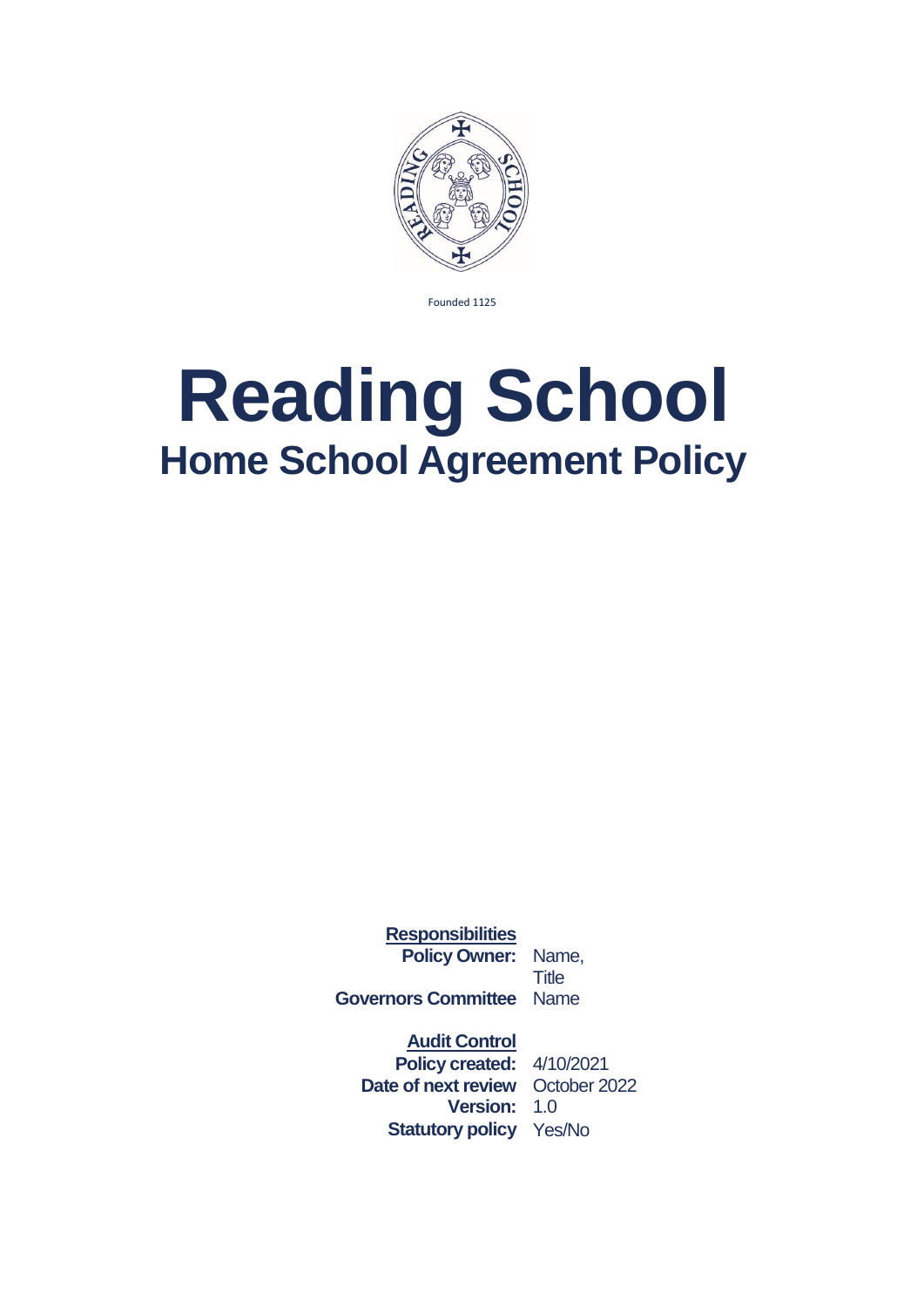# **Document Control and Approval**

## **Version Control**

| Version | <b>Author</b>          | <b>Summary of Changes</b> | <b>Reviewed By</b>     | <b>Date</b> |
|---------|------------------------|---------------------------|------------------------|-------------|
| 1.0     | Jonathan<br>Hitchinson | Policy created            | Jonathan<br>Hitchinson | 28/09/2021  |
|         |                        |                           |                        |             |
|         |                        |                           |                        |             |
|         |                        |                           |                        |             |
|         |                        |                           |                        |             |

## **Responsibilities**

| Job title | Responsible for:       |
|-----------|------------------------|
|           | <b>Policy Owner</b>    |
|           | <b>Policy Overview</b> |
|           | Committee Responsible  |

#### **Policies Linked**

| Policy name | <b>File location</b> |
|-------------|----------------------|
|             |                      |
|             |                      |

## **Forms Linked**

| Form name | <b>Form location</b> |
|-----------|----------------------|
|           |                      |

## **Staff that need to sign**

| <b>Staff Group</b> | <b>Form location</b> |
|--------------------|----------------------|
|                    |                      |



**Reading School** 2 **Back to top**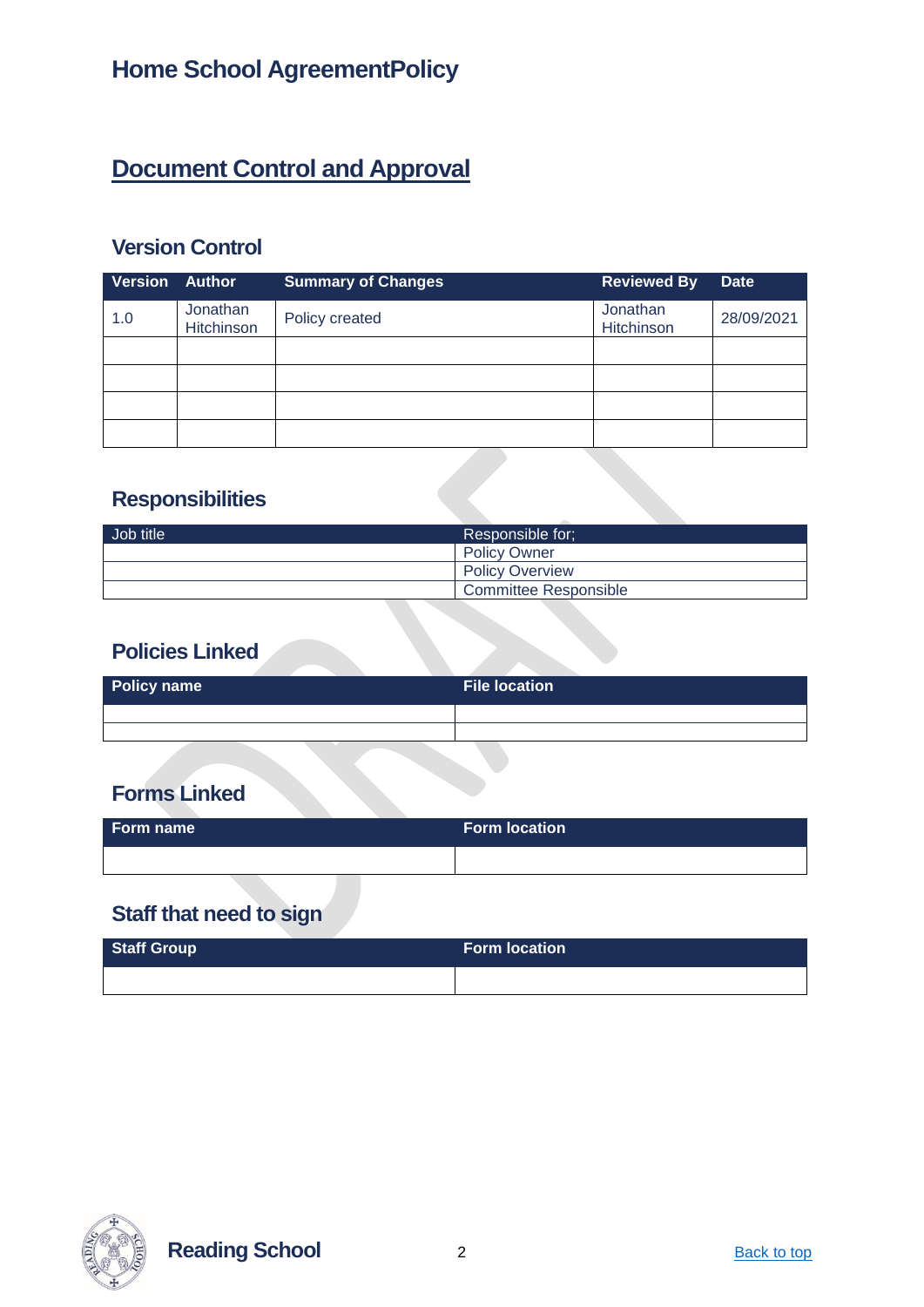# **Home School AgreementPolicy**

# **Contents**



**Reading School**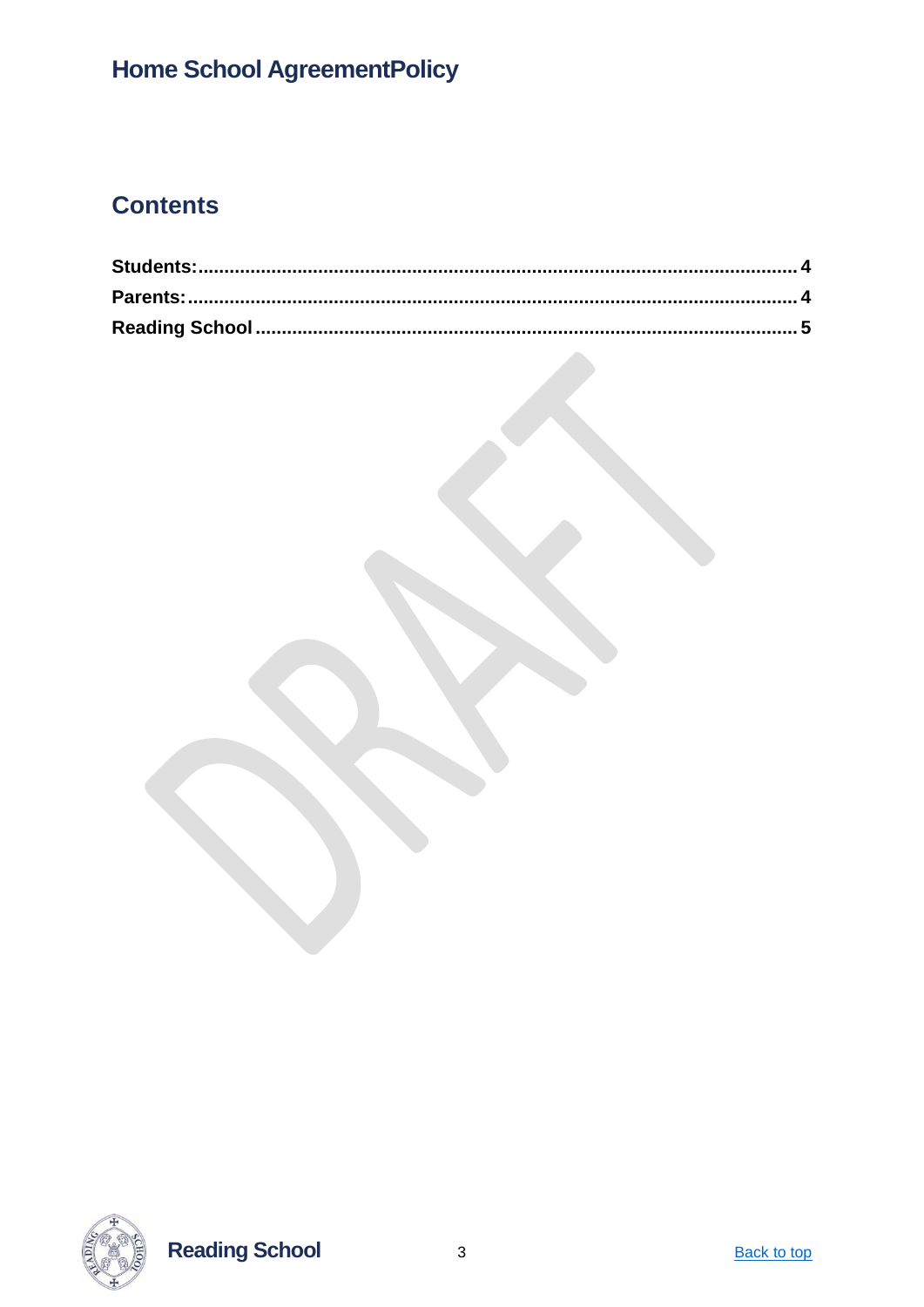## **Home School AgreementPolicy**

Reading School is entitled to expect that:

#### <span id="page-3-0"></span>**Students:**

- Are committed to putting the core values of excellence, integrity, leadership and community in to practice through everyday behaviours
- Are committed to developing a sense of belonging through embracing the Reading Way which emphasizes 'Learn, Lead and Serve' as an approach to being the best version of themselves
- Treat other people and the school environment with respect
- Prioritise the development of academic excellence and a holistic approach to personal development through an inspirational curriculum, including Electives, Support programmes, Floreat, Future Stories, Service opportunities and Co-Curricular activities
- Are punctual and attend regularly
- Adhere to the school dress code
- Work to the best of your ability
- Complete your homework on time and meet deadlines.
- Take responsibility for your own learning, organisation and discipline
- Are honest, polite and exhibit good behaviour at all times
- Show respect for others and their possessions
- Treat the school environment and facilities with respect
- Participate to the best of your ability in school/house activities
- Raise quickly any concerns or problems that you have, with us and your parents.
- Comply fully with the School's principles for promoting good behaviour and the responsibilities and requirements set out in its Anti-drugs policy.
- Demonstrate commitment to the aims of the School to develop academic excellence and build good people through the school's approach to the curriculum
- Demonstrate compliance and commitment to the behavioural requirements and expectations including, but not limited to, in relation to the Covid-19 pandemic.

## <span id="page-3-1"></span>**Parents:**

- Support the School's ethos, core values and policies as set out in the School Prospectus and on the School website with particular focus on belonging and wellbeing
- Ensure regular and punctual attendance by your child and avoid holidays in term time.
- Ensure your child comes to school with the appropriate uniform and equipment.
- Do your best to provide an appropriate environment and time at home to enable your child to complete homework
- Have positive but realistic expectations of your child's ability and aptitude



**Reading School** 4 Back to top